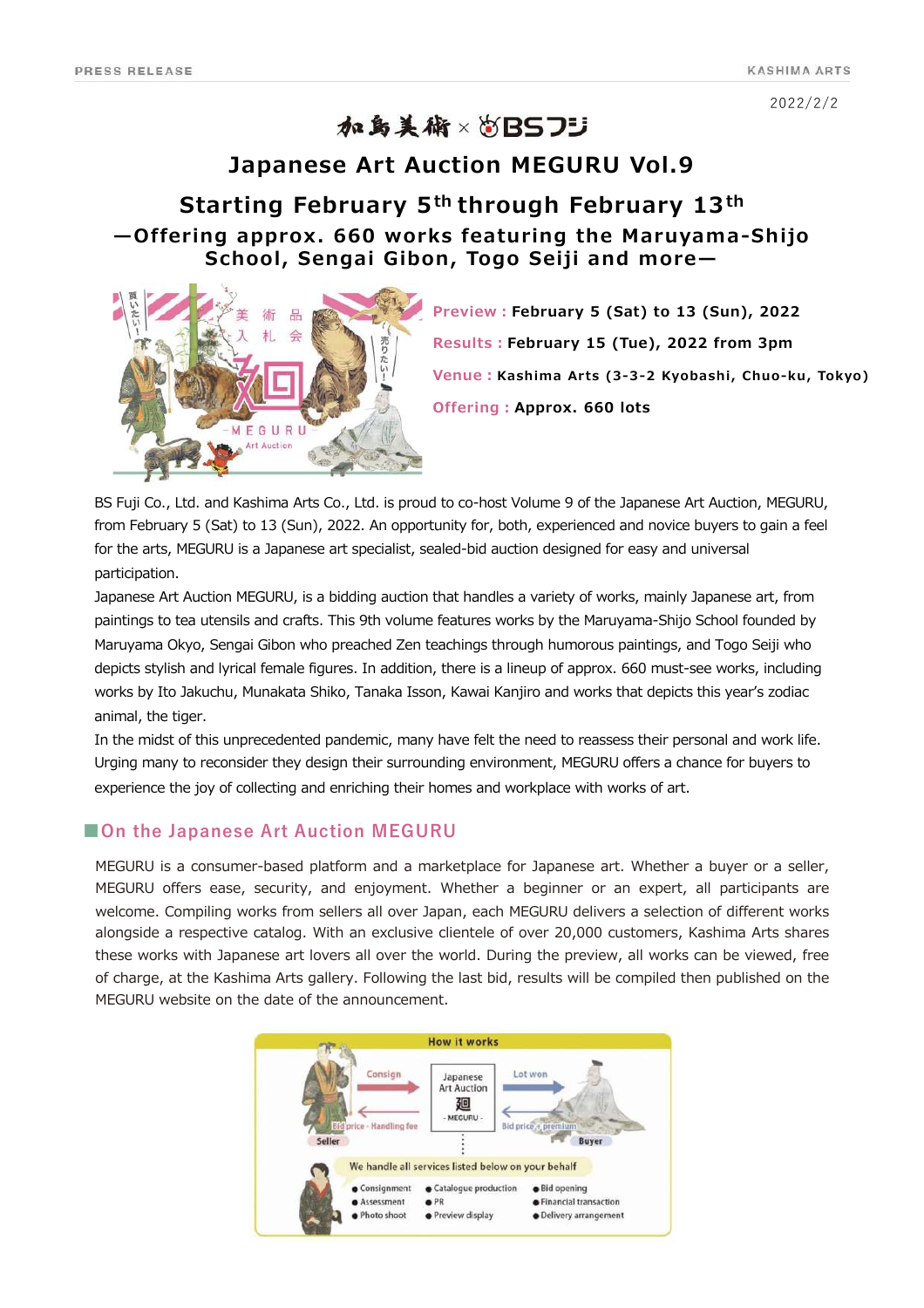"Will unexperienced buyers be taken seriously?" "I don't think I can afford something as expensive as art..." "I'm interested in buying Japanese art, but the level of entry just seems too high." While Japanese art has gained great global acclaim over the years, these are just a few of the reasons why many hesitate to get involved with the Japanese art market. Addressing these concerns, MEGURU seeks to eliminate these hurdles. While also being a price-accessible marketplace for Japanese art, Kashima Arts offers an added sense of security through its very own consumer platform and screening of lots.

# **■The Japanese Art Auction MEGURU Website**

Each MEGURU launches first on the MEGURU website. Following each launch, participants can begin browsing, viewing, and bidding for lots through any internet accessible device.

Browse and bid now by accessing the link below or scanning the QR code.



https://meguru-auction.jp/en

# **Why Choose the Japanese Art Auction MEGURU?**

#### **For those who want to buy**

Each lot is screened and selected by Kashima Arts **1**

Each work is carefully selected by Kashima Arts. As an established art gallery, Kashima Arts has coveted media exposure and has collaborated with numerous universities, museums, and experts to help advance and promote Japanese art. With the specialized expertise gained through many years of dealing with antiques, please rest assured that each lot has been screened and chosen for its quality and merit.

Set your price: the chance to buy art at a surprisingly affordable cost **2**

Unlike regular auctions, MEGURU is a sealed-bid auction that allows buyers to select their own independent bidding price. Because all bids remain confidential until the date of announcement, buyers can set their bids to their reasonable range and, depending on the popularity of the lot, some lots may even be obtained at an unexpectedly affordable price.

An extensive line-up of works & the lowest starting bid of 30,000 yen **3**

From the experienced collector to the newcomer who is interested in Japanese art but worries that the point of entry seems too high, MEGURU's wide offering of works is sure to satisfy all needs. From paintings to tea ceremony utensils and crafts, MEGURU offers all kinds of Japanese art. Furthermore, since the lowest bid starts at 30,000-yen, participation is easy, and points of entry are kept within reach.

**4** Participate anytime, anywhere! See works any way you desire & bid online!

On top of the ability to view and bid for all lots, the site can be accessed at home, or on the go. Using your phone or laptop, participate wherever and whenever, at your best convenience. For those who prefer to carefully view each work at the comfort of their home, we also offer complementary free catalogs. During the preview, you can also visit the gallery to view and check the condition of the work for yourself and, if you cannot attend, you can always request for a condition report or for more details on the work.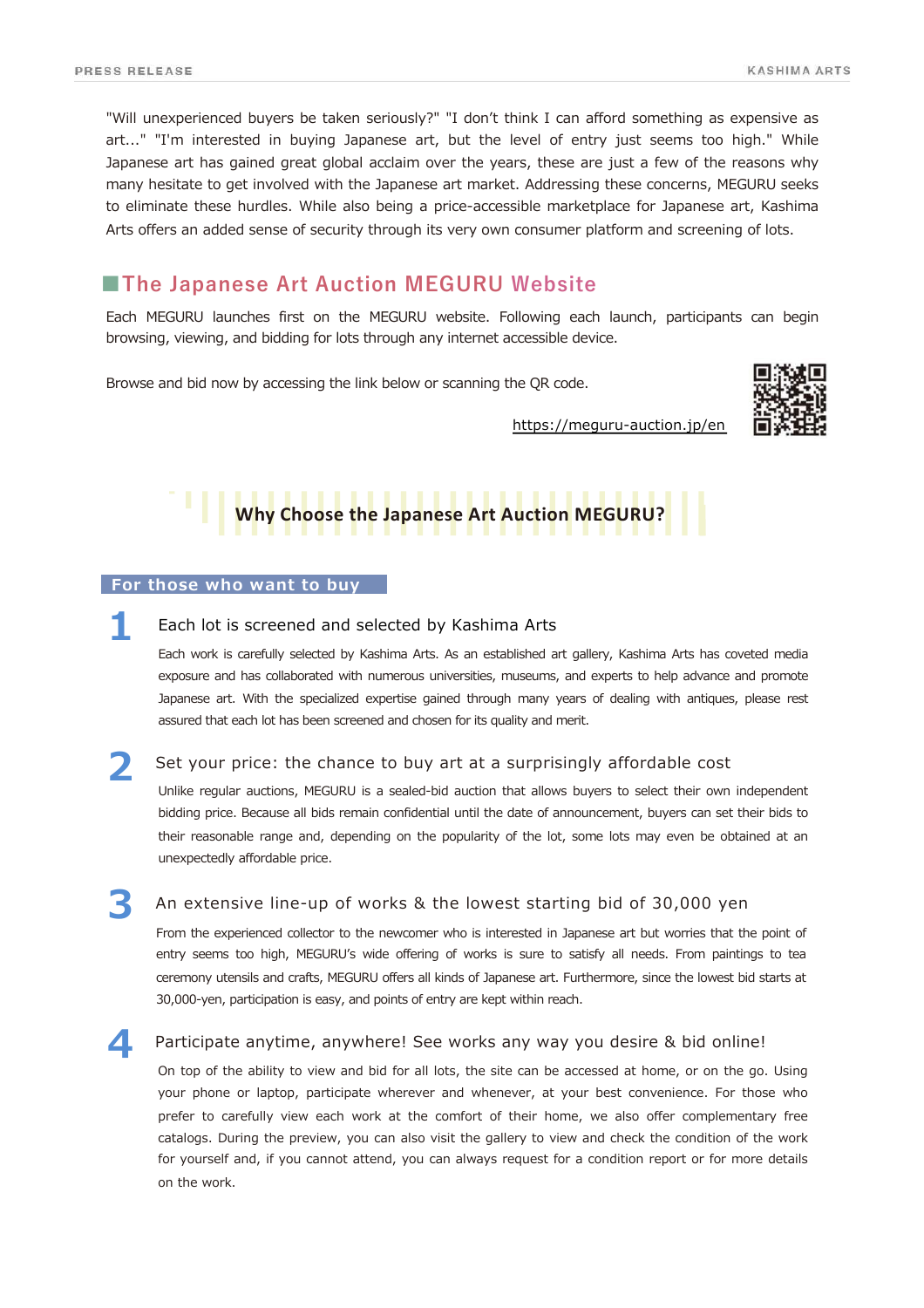**3**

**4**

#### **For those who want to sell**

Price transparency & the chance to sell at an unexpectedly high value **1**

As there are no additional mediators, all lots are sold directly to the buyer. Furthermore, because the highest bid determines the selling price, all sales are transparent. Usually, works can be upsold when selling to merchants and, as such, many sellers may feel anxious about being undersold. However, with MEGURU, all winning lots will be publicized on the day of announcement and, depending on the popularity of the work, sellers can be awarded unexpectedly high valuations.

#### The assurance of expert assessment and valuation **2**

With its many years dealing with antiques, Kashima Arts has established itself as a highly experienced, respected gallery. In addition to consultations with sellers, each work's starting bid is determined through a Alternatively, you can browse, view and bid for all lots on the MEGURU website  $→$  https://meguruauction.jp/en Catalog Image careful assessment of artistic value. Moreover, all consultations and assessments are free, and, with appraisals, we also offer introductory services to expert appraisal associations.

A chance to showcase your work to 20,000+ art lovers in Japan & abroad

With more than 30 years of operation, Kashima Arts has amassed a diverse client base of over 20,000 Japanese art lovers over the world. With MEGURU, sellers will have the opportunity to introduce their collection to enthusiastic art collectors and customers.

#### No more pesky sales procedures and formalities!

From price assessment to its delivery, there's plenty of necessary procedures involved when selling a work. With MEGURU- all assessments, catalogs, marketing, payments, and deliveries are handled by Kashima Arts. If your work is selected following consultation and assessment, we will take in your work and, from thereon after, there will be no additional procedures involved. As such, all sellers are liberated from the hassle. We also give free advice on assessments and on scaling higher valuations, so please feel free to contact our team.

By encouraging the circulation of art, Kashima Arts aims to create an active Japanese art market. As more and more artworks "turn" from one hand to the other, we hope to secure the passing of art unto future generations. The Japanese Art Auction MEGURU was designed to simultaneously realize the rightful distribution and succession of Japanese art.

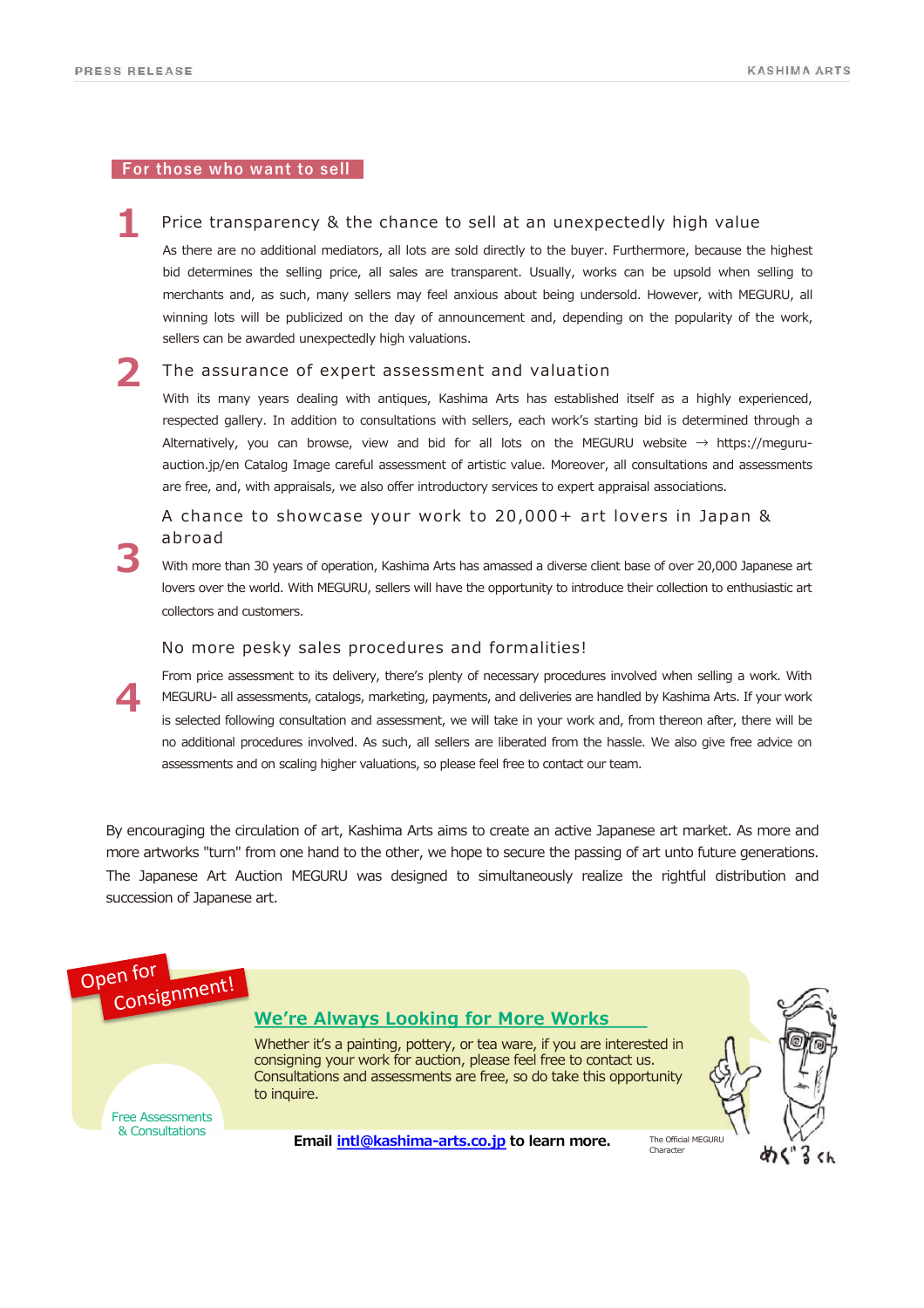# **■ Japanese Art Auction MEGURU Vol.9 Preview**

The 9th Japanese Art Auction MEGURU preview will open February 5 (Sat) and will continue on view through February 13 (Sun). Approx. 660 works will be exhibited at Kashima Arts. At the preview, visitors are able to view the lots and place a bid after. Those unable to visit are free to request condition reports.



Installation View



**Preview:** February 5 (Sat) to February 13 (Sun), 2022 **Venue:** Kashima Arts (3-3-2 Kyobashi, Chuo-ku, Tokyo) **HP:** [https://www.meguru-auction.jp/en/saijinoti](https:///)ce/ **Admission:** Free

# **■ The Japanese Art Auction MEGURU Catalog**

Featuring details and images of all lots, please take this opportunity to contact Kashima Arts for a free catalog. **\*Please note the possible delivery delays and restrictions due to COVID-19.** 

Alternatively, be the first to participate in MEGURU via the official MEGURU website, where you can browse, view and bid in one stop.

[https://meguru-auction.jp/](https://meguru-auction.jp/en)en **→**

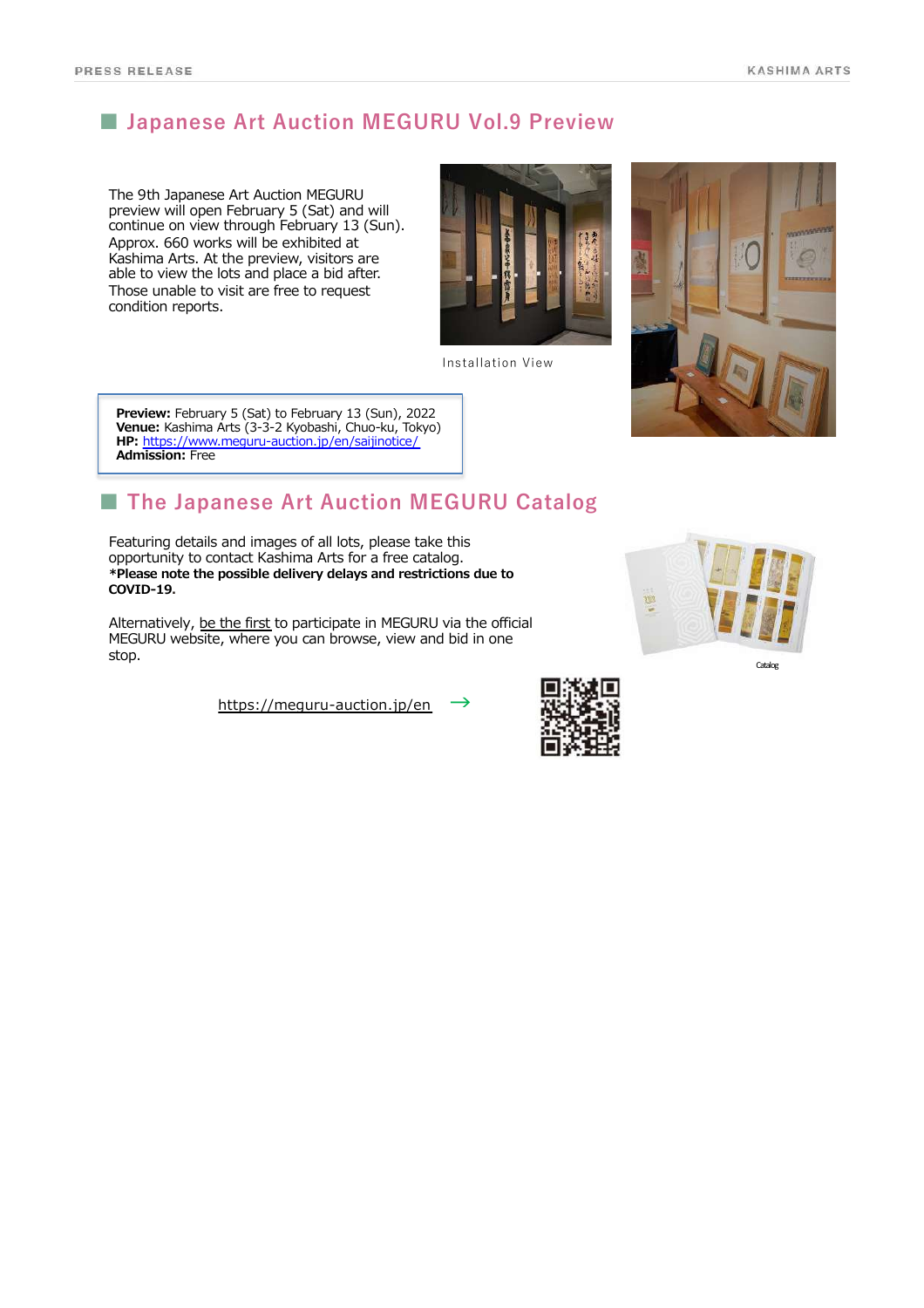## **■ Highlights**

#### ●**Maruyama-Shijo School**

The Maruyama-Shijo School was founded by Maruyama Okyo in Kyoto during the mid-Edo period. During a time when traditional ʻYamato-e' and ʻChinese style painting' was mainstream, this style valued sketching from life and, in turn, created a new trend. Matsumura Goshun, who is said to be the founder of the Shijo School, studied painting and Haikai poetry under Yosa Buson, later deepening his friendship with Maruyama Okyo, and exploring the connection between literati painting and sketch painting. This MEGURU offers approx. 20 bird-and-flower paintings, literati paintings and animal paintings by Okyo and Goshun, as well as Nagasawa Rosetsu, Mori Sosen, Mori Ippo, Kawabata Gyokusho, Kono Bairei and others, who have inherited the style of the Maruyama-Shijo School.



**●Togo Seiji**

*the Cherry Blossoms*



Matsumura Goshun Ko Fuyo, *Spring Landscape*



《Starting Bid 》 1,000,000 yen Mori Ippo, *Tiger* 《Starting Bid 》 180,000yen

The painter of romantic and poetic images of women, Togo Seiji honed his skills and unique aesthetic through his experiences as an apprentice to Takehisa Yumeji and studying in Paris. His feminine and elegant designs are popular not only in the art world but also in the decor of coffee shops, covers of literary works and packaging. Graceful and nostalgic, please take this chance to enjoy a number of his Bijin-ga works.



Sengai Gibon, *Hotei (God of Fortune) Pointing to the Moon* 《Starting Bid 》 800,000yen



Sengai Gibon, *Hotei (God of Fortune)* 《Starting Bid 》 680,000yen



《Starting Bid 》 280,000yen Sengai Gibon, *Yoryu Kannon* 《Starting Bid 》 480,000yen

#### ●**Sengai Gibon**

Fondly nicknamed "Sengai-san", the Edo period Zen monk, Sengai Gibon is remembered for preaching and interacting with common people, as well as his many Zen paintings. In recent years, several museums have held special exhibitions of his work, and his humor and charm have continued to attract people through the ages. We hope you take this time to learn more about Zen teachings through Sengai's heartwarming style.



Togo Seiji, *Castle and a Girl* 《Starting Bid 》 1,200,000yen



Togo Seiji, *Lady* 《Starting Bid 》 100,000yen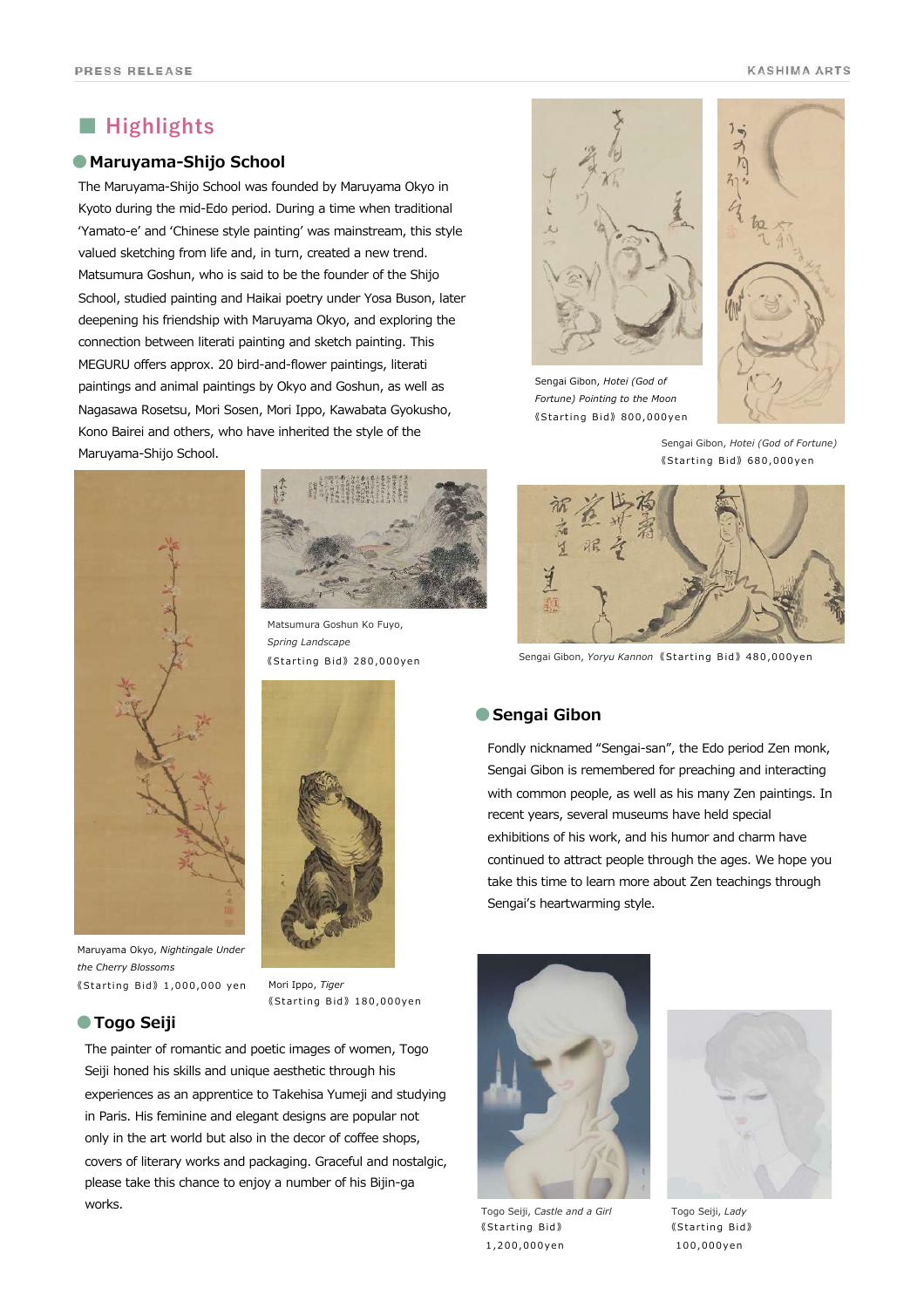# **■Featured Lots**



Ito Jakuchu, *Plum Blossoms* 《Starting Bid》 900,000yen



Okamoto Shinso, *Bathing* 《Starting Bid》 1,000,000yen



Munakata Shiko, *Round Face* 《Starting Bid》 1,200,000yen





Murakami Kagaku, *Sitting Bodhisattva* 《Starting Bid》 3,300,000yen

Ito Jakuchu, *Cranes* 《Starting Bid》 1,800,000yen



Tanaka Isson, *Pomegranate* 《Starting Bid》 3,000,000yen



Kawai Kanjiro, *Iron-glazed Pot with Flower Pattern* 《Starting Bid》 800,000yen